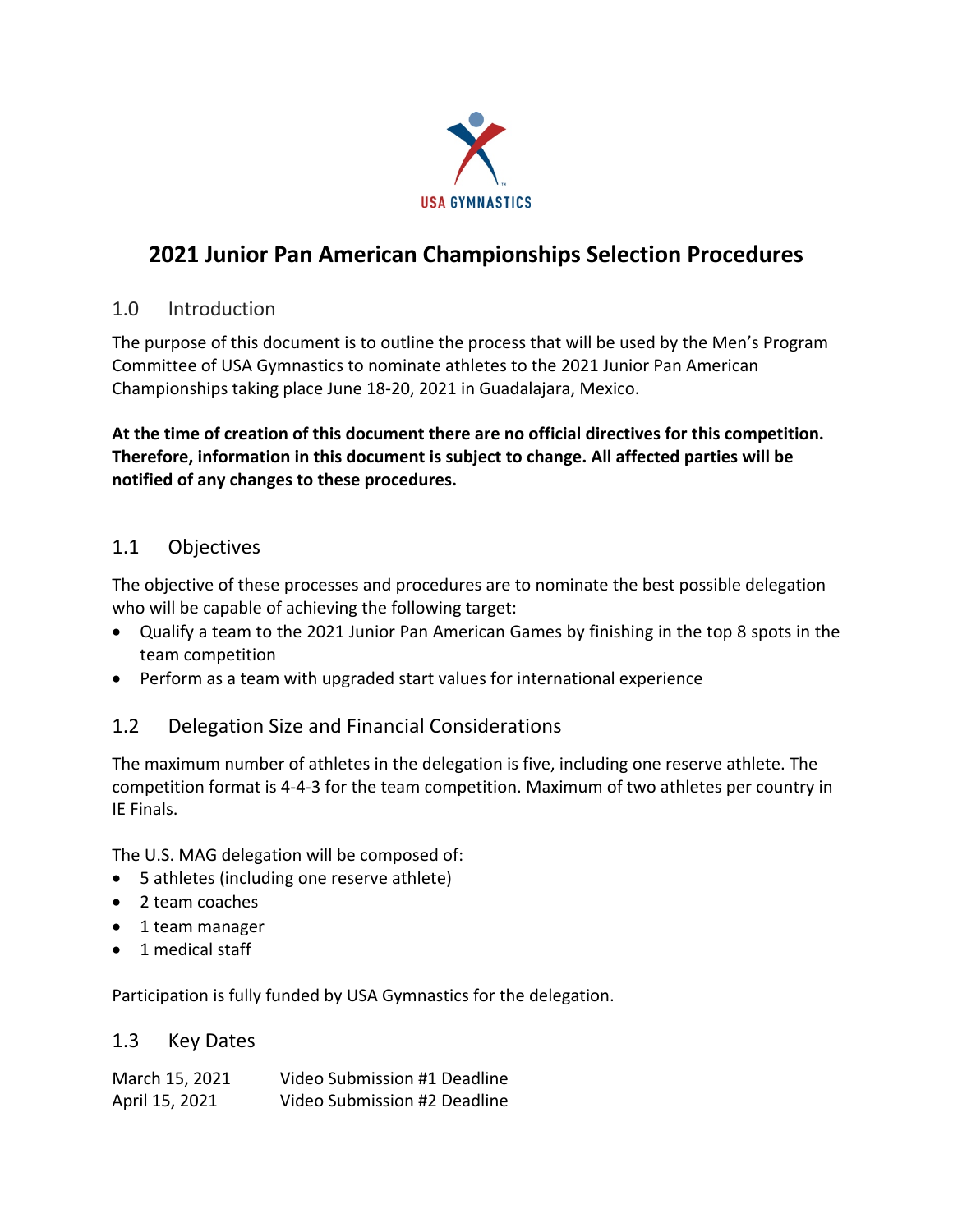| May 1, 2021   | Deadline for team nomination             |
|---------------|------------------------------------------|
| June 18, 2021 | Jr Pan Am Championships Team & AA Finals |
| June 20, 2021 | Individual Event Finals                  |

#### 2.0 Eligibility

Athletes are eligible for selection to the Team provided that:

- they are a national of the United States at the time of selection and hold a valid U.S. passport that will not expire for six months after the conclusion of the Championships;
- they are 14-18 years old in 2021. Note: 18 year-old athletes who choose to participate in these Championships will not be eligible to participate in any international event in the Senior category in 2021;
- they are a current National Team athlete and have signed the NT Agreement;
- they hold a valid FIG License that does not expire before the end of the 2021 Pan American Championships
- they are a member in good standing with USA Gymnastics

Any competitor in the Pan American Championships must be a national of the country of the National Olympic Committee (NOC) which is entering such competitor. For additional information regarding an athlete who is a national of two or more countries, has changed his or her nationality or acquired a new nationality, refer to the IOC Charter (Rule 42), or the PASO Statutes (Article XXII, Sections 4 and 5).

#### 3.0 Qualification System to the 2021 Junior Pan American Games

Qualification for the 2021 Junior Pan American Games is based on the results of the 2021 Junior Pan American Championship prior to the Games (results of the Qualifying competition).

Places are awarded to National Olympic Committees, not to the gymnasts.

| No of place<br>per discipline | Place type               | Qualification                                                                                                                                                                                                | No.                  |
|-------------------------------|--------------------------|--------------------------------------------------------------------------------------------------------------------------------------------------------------------------------------------------------------|----------------------|
| $ 1 - 40 $                    | NOC with team            | One team from each of the NOCs ranked from 1 to 8 in the<br>Teams results of the Qualifying competition.                                                                                                     | $8 \times 5 =$<br>40 |
| $ 41 - 50 $                   | NOC with<br>individuals  | Two gymnasts from each of the NOCs ranked 9, 10, 11, 12 and<br>13 in the Teams results of the Qualifying competition.                                                                                        | $5 \times 2 =$<br>10 |
| $51 - 56$                     | NOC with<br>lindividuals | Six gymnasts, maximum one per NOC, best placed in the All<br>Around Individual qualification of the Qualifying competition,<br>from different NOCs to those already qualified through the<br>above criteria. | $6 \times 1 = 6$     |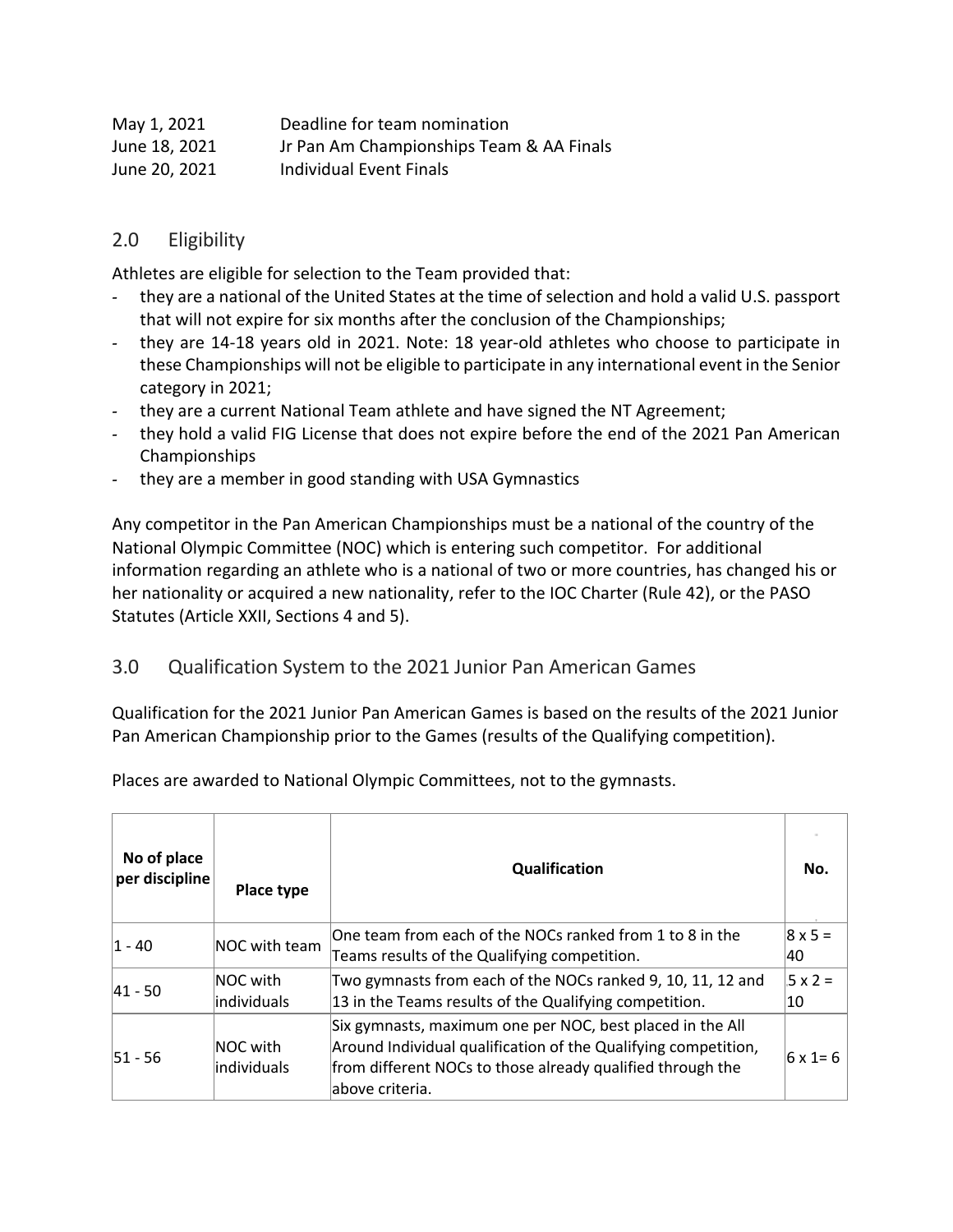| 57          | Organizing NOC 1 gymnast from the host NOC, provided that the NOC has not<br>with individual $\alpha$ qualified through the above criteria. | $\vert 1 \times 1 = 1 \vert$ |
|-------------|---------------------------------------------------------------------------------------------------------------------------------------------|------------------------------|
| 57 gymnasts |                                                                                                                                             | <b>20 NOC</b>                |

In Artistic Gymnastics, the gold medalists in the Individual All Around event of the 2021 Junior Pan American Games will obtain a direct place to the Pan American Games Santiago 2023. In total 1 place for each discipline (2 in total) will be the places that will be awarded in this competition. These places obtained for the Pan American Games Santiago 2023 are nominative, not for the NOC.

#### 4.0 Process

Step 1: Eligible athletes submit routine videos from competitions (live or virtual) held up to March 15, 2021. Routines may be from one or multiple competitions and videos will be uploaded to the Junior NT Google Drive.

Step 2: Eligible athletes submit routine videos from either a competition (live or virtual) or training from between March 16 – April 15, 2021. Videos will be uploaded to the Junior NT Google Drive.

All videos require athletes to be in competition uniform and should follow the camera guidelines as stated in the Men's Virtual Playbook. The Men's Virtual Playbook can be found here: https://usagym.org/PDFs/Member%20Services/Sanction/virtualplaybook\_men.pdf

Athletes are encouraged, but not required to participate in both steps of the process. Ultimately, the goal is to submit the best six routines for each athlete.

Step 3: Routine videos will be sent to JNAL led judging panels for evaluation. The same panels will be used for all video submissions to ensure consistency. Following judges' evaluations of all video submissions, the Men's Program Committee will take the following factors into consideration in nominating the Junior Pan Am Championships team:

- Objective 1: Top three athletes by rank order of AA Start Value with a targeted SV of 90.0 for each athlete
- Objective 2: Highest potential team score by Start Value using top three scores per event
- Objective 3: Athletes who may compliment the team's weaker events to increase team score potential

Following the results from video submissions, the Men's Program Committee will nominate the five team athletes (including traveling reserve athlete) who will represent the USA to the 2021 Junior Pan Am Championships no later than May 1, 2021. The MPC will also name one nontraveling reserve athlete.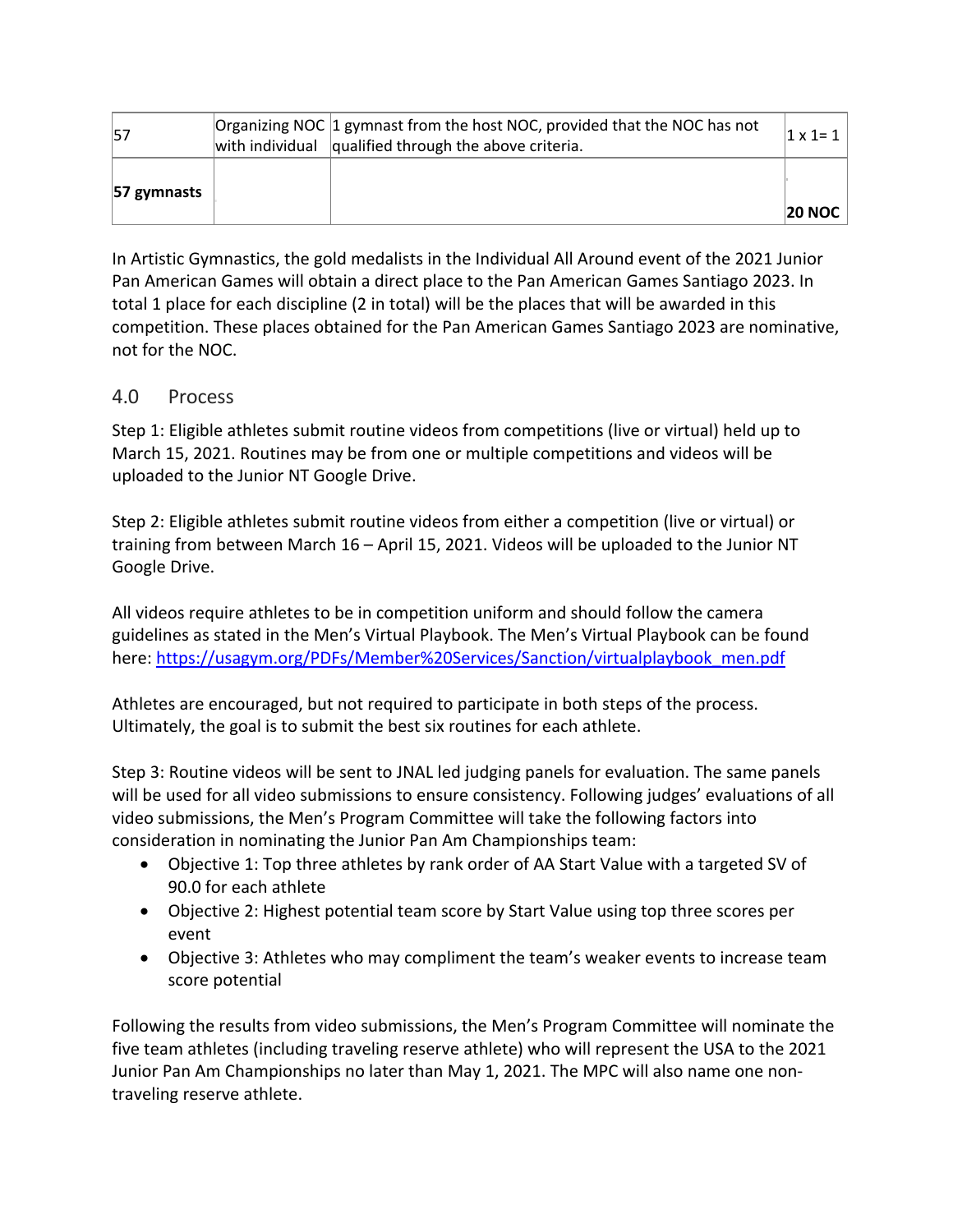## 4.1 Equipment Specifications for Video Submission

- **FX:** 12m x 12m w/ up to 10cm additional landing mats allowed. The mat cannot be moved once in place and may be used for landings only. Floor boundary lines must be outlined in tape and visible on video.
- **PH:** 105cm from top of mat, 115cm from the floor
- **SR:** 280cm from the floor w/ a maximum of 30cm of mats allowed
- **VT:** 135cm measured from the floor w/ 30cm of mats required and a maximum of 50cm allowed. Vault landing lines must be outlined in tape and visible on video.
- **PB:** 180cm from the top of the mat, 200cm from the floor w/ additional 10cm landing mat allowed
- **HB:** 280cm from the floor w/ 30cm of mats required and a maximum of 50cm allowed

## 4.2 Determination of athletes' competitive apparatus and start order

The competitive order and strategy will be determined by the Development Program Coordinator, the team coaches, and the team athletes. As per FIG regulations, the order of competition on each event shall be submitted no later than 24 hours prior to the competition.

#### 5.0 Petition Procedures and Requirements

No petitions will be accepted for this competition. Athletes must partake in the qualification process to be eligible for this event.

#### 5.1 Removal of Athletes

USA Gymnastics has jurisdiction over potential nominees. An athlete who is to be nominated to the Team by USA Gymnastics may be removed as a nominee for any of the following reasons, as determined by USA Gymnastics:

- Voluntary withdrawal. Athlete must submit a written letter to the President of USA Gymnastics.
- Injury or illness as certified by a member of the USAG medical staff
- Violation of Men's Program National Team Agreement

An athlete who is removed from the Team pursuant to this provision has the right to a hearing per USA Gymnastics' Bylaws, Article 10 and the USOC's Bylaws, Section 9.

An athlete may be removed as a nominee to the Team or from the Team for an adjudicated violation of IOC, PASO, IPC, WADA, FIG, USADA and/or USOC anti-doping protocol, policies and procedures, as applicable.